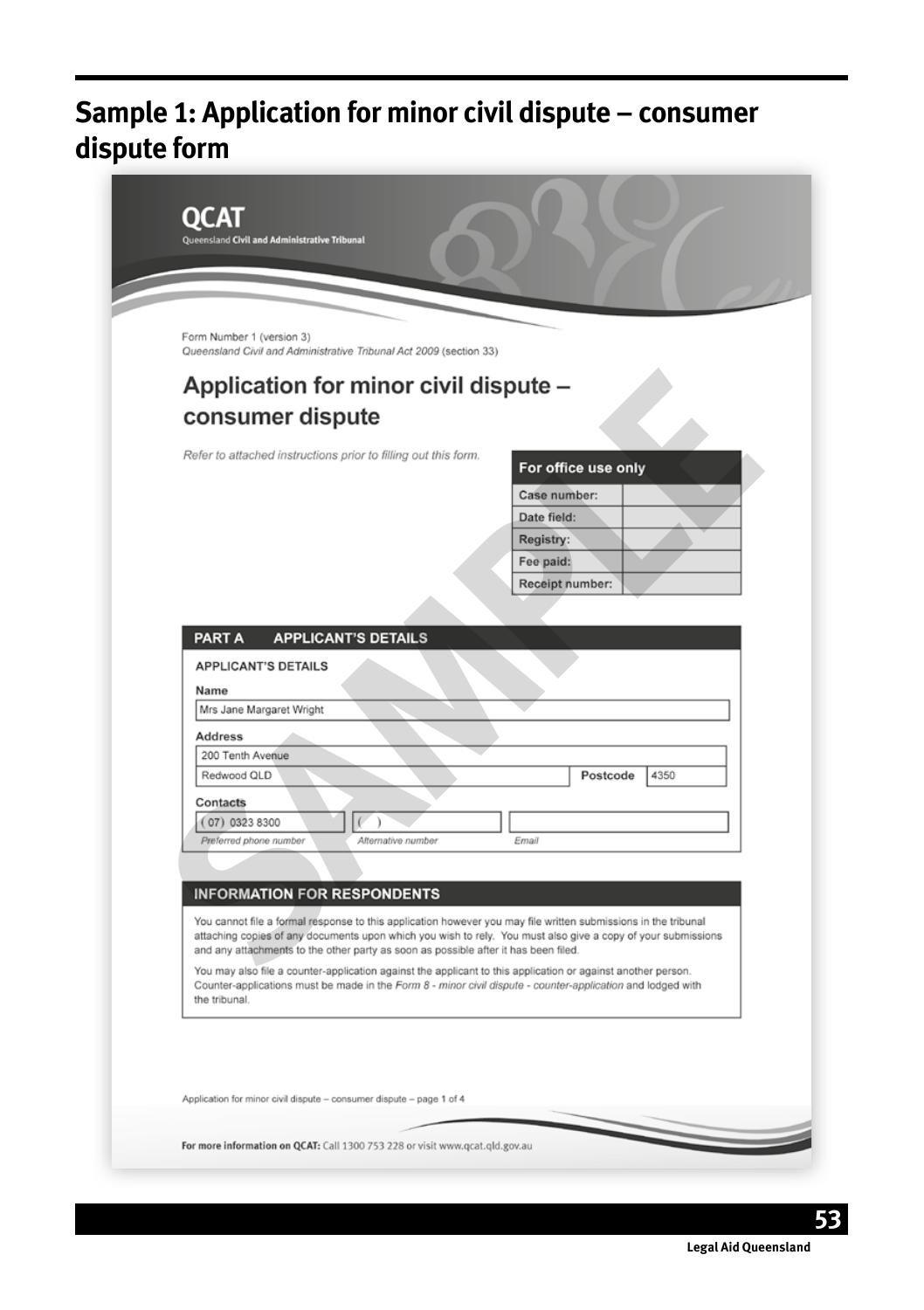| Representative's details (if applicable)                                                                                                                                                                                                                                                                                                              |          |                    |
|-------------------------------------------------------------------------------------------------------------------------------------------------------------------------------------------------------------------------------------------------------------------------------------------------------------------------------------------------------|----------|--------------------|
| Tick if you want this to be your address for notices                                                                                                                                                                                                                                                                                                  |          |                    |
| Tick if you want your representative to represent you in proceedings before the tribunal (see Part A<br>of the instructions - you may be required to seek the tribunal's leave for this to happen by making an<br>application under the Form 56 - Application for leave to be represented. The tribunal may not give you leave<br>to be represented.) |          |                    |
| Name                                                                                                                                                                                                                                                                                                                                                  |          |                    |
|                                                                                                                                                                                                                                                                                                                                                       |          |                    |
| Address                                                                                                                                                                                                                                                                                                                                               |          |                    |
|                                                                                                                                                                                                                                                                                                                                                       | Postcode |                    |
| Contacts                                                                                                                                                                                                                                                                                                                                              |          |                    |
| l<br>1                                                                                                                                                                                                                                                                                                                                                |          |                    |
| Preferred phone number<br>Alternative number<br>Email                                                                                                                                                                                                                                                                                                 |          |                    |
| <b>RESPONDENT'S DETAILS</b><br><b>PART A</b>                                                                                                                                                                                                                                                                                                          |          |                    |
| <b>RESPONDENT'S DETAILS</b>                                                                                                                                                                                                                                                                                                                           |          |                    |
| Name                                                                                                                                                                                                                                                                                                                                                  |          |                    |
|                                                                                                                                                                                                                                                                                                                                                       |          |                    |
| Mr George Getz                                                                                                                                                                                                                                                                                                                                        |          |                    |
| <b>Address</b>                                                                                                                                                                                                                                                                                                                                        |          |                    |
| 9 Norman Road                                                                                                                                                                                                                                                                                                                                         |          |                    |
| Redwood QLD                                                                                                                                                                                                                                                                                                                                           | Postcode | 4350               |
| Contacts                                                                                                                                                                                                                                                                                                                                              |          |                    |
| $(07)$ 0323 8339<br>$\lambda$                                                                                                                                                                                                                                                                                                                         |          |                    |
| Preferred phone number<br>Alternative number<br>Email                                                                                                                                                                                                                                                                                                 |          |                    |
|                                                                                                                                                                                                                                                                                                                                                       |          |                    |
| <b>GENERAL DISPUTE DETAILS</b><br><b>PART B</b>                                                                                                                                                                                                                                                                                                       |          |                    |
| 1.<br>What are you seeking? Tick applicable and insert amount. If ticked, please include details in<br>Part C below:                                                                                                                                                                                                                                  |          |                    |
| v<br>payment of money to me                                                                                                                                                                                                                                                                                                                           | s        |                    |
| refund of money to me                                                                                                                                                                                                                                                                                                                                 | s        |                    |
| relief from payment of money by me                                                                                                                                                                                                                                                                                                                    | s        |                    |
| return of goods                                                                                                                                                                                                                                                                                                                                       | s        |                    |
| rectification of work                                                                                                                                                                                                                                                                                                                                 | S        |                    |
| costs of transporting a motor vehicle to the respondent if claimable                                                                                                                                                                                                                                                                                  | s        |                    |
| payment of the filing fee for this application<br>v                                                                                                                                                                                                                                                                                                   | S        | 2.700.00<br>120.50 |

# **54**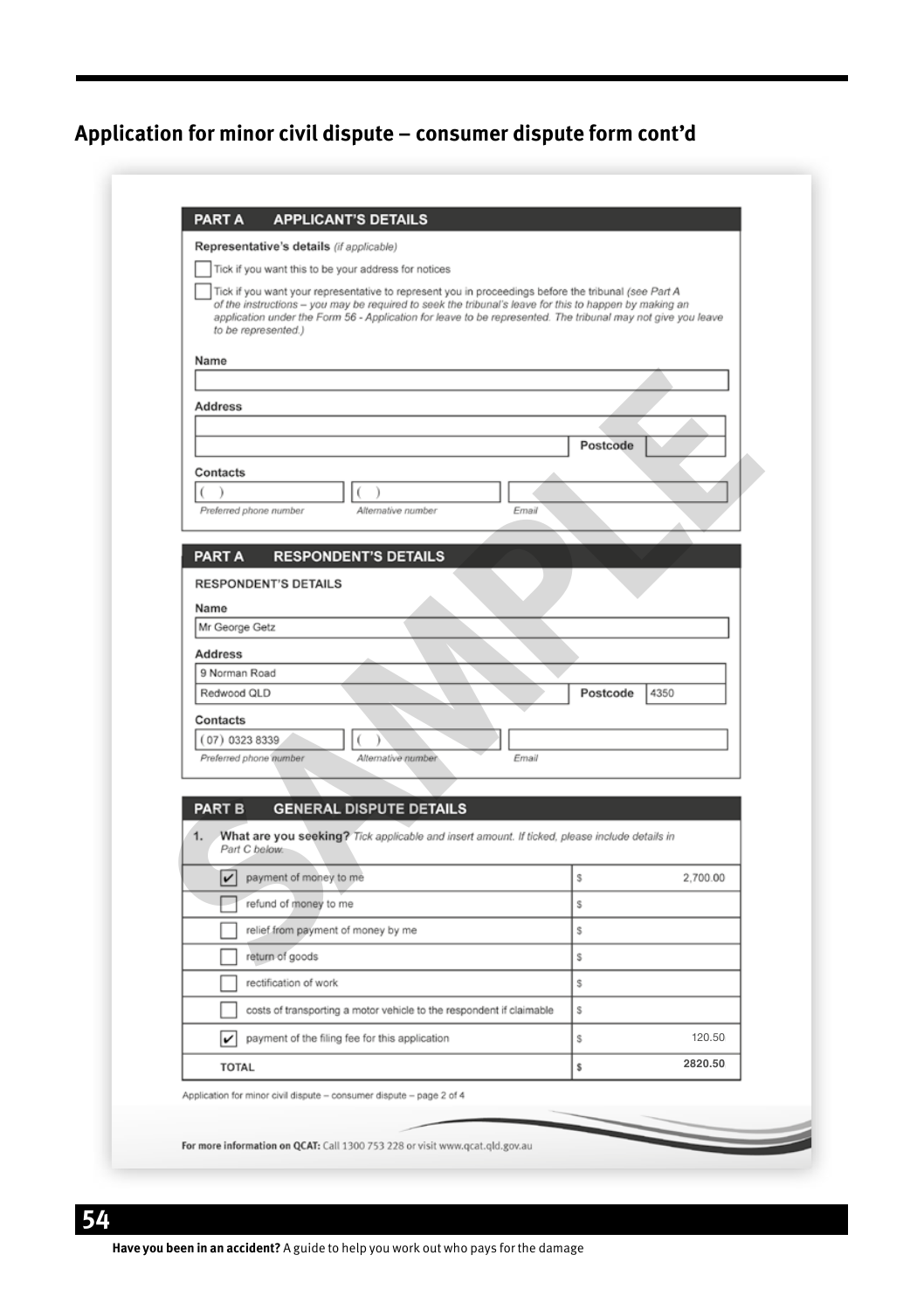|              | DETAILS OF WHAT YOU SEEK FROM THE TRIBUNAL<br>If there is insufficient space here, please attach additional pages.                                                                                                                                   |
|--------------|------------------------------------------------------------------------------------------------------------------------------------------------------------------------------------------------------------------------------------------------------|
| 1.           | I want the tribunal to make the following order/s:<br>Insert orders sought in numbered paragraphs.                                                                                                                                                   |
|              | The respondent is to pay the claimant \$2801.40 being \$2500.00 for repairs to my vehicle, \$200.00 in towing                                                                                                                                        |
|              | fees and the \$120.50 filing fee together with interest.                                                                                                                                                                                             |
|              |                                                                                                                                                                                                                                                      |
|              |                                                                                                                                                                                                                                                      |
|              |                                                                                                                                                                                                                                                      |
|              |                                                                                                                                                                                                                                                      |
|              | Outline the basis for your claim, including details of any agreement or contract and attach the documents<br>you seek to rely on. Please refer to the instructions for completing this form for assistance with what<br>information may be required. |
|              |                                                                                                                                                                                                                                                      |
| See attached |                                                                                                                                                                                                                                                      |
|              |                                                                                                                                                                                                                                                      |
|              |                                                                                                                                                                                                                                                      |
|              |                                                                                                                                                                                                                                                      |
|              |                                                                                                                                                                                                                                                      |
|              |                                                                                                                                                                                                                                                      |
|              |                                                                                                                                                                                                                                                      |
|              |                                                                                                                                                                                                                                                      |
|              |                                                                                                                                                                                                                                                      |
|              |                                                                                                                                                                                                                                                      |
|              |                                                                                                                                                                                                                                                      |
|              |                                                                                                                                                                                                                                                      |
|              |                                                                                                                                                                                                                                                      |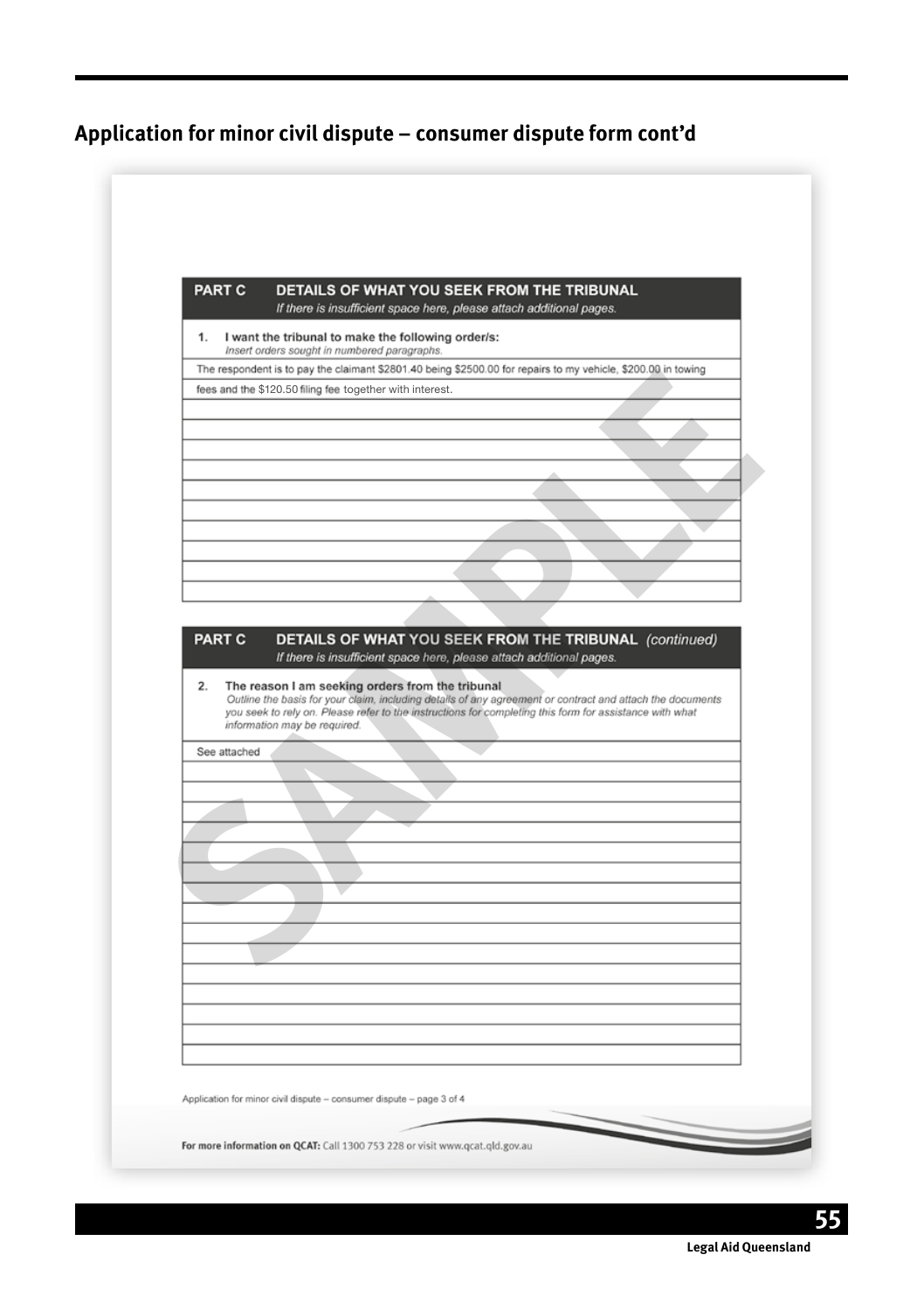| $\checkmark$<br>$\checkmark$ | I have completed all questions on the application form according to the instructions<br>I have provided the correct number of copies of the application form and attachments                              |
|------------------------------|-----------------------------------------------------------------------------------------------------------------------------------------------------------------------------------------------------------|
|                              | (for the number of copies required - see the instructions)                                                                                                                                                |
| v<br>v                       | I have paid the prescribed fee<br>I am ready to proceed with this application                                                                                                                             |
|                              |                                                                                                                                                                                                           |
|                              |                                                                                                                                                                                                           |
|                              | <b>INTERPRETER</b>                                                                                                                                                                                        |
|                              | Is an interpreter required? The assistance of an interpreter is subject to approval by the tribunal,                                                                                                      |
|                              | Yes<br>$\vert\bm{\mathsf{\nu}}\vert$<br>No                                                                                                                                                                |
|                              |                                                                                                                                                                                                           |
|                              | If YES, please specify language                                                                                                                                                                           |
|                              |                                                                                                                                                                                                           |
|                              | <b>WARNING</b>                                                                                                                                                                                            |
|                              |                                                                                                                                                                                                           |
|                              | Section 216 of the Queensland Civil and Administrative Tribunal Act 2009 makes it an offence for a<br>person to knowingly give the registry documents containing false or misleading information. Maximum |
|                              | penalty for such an offence - 100 penalty units.                                                                                                                                                          |
|                              |                                                                                                                                                                                                           |
|                              | <b>SIGNATURE</b>                                                                                                                                                                                          |
|                              |                                                                                                                                                                                                           |
|                              | The information in this application is true to the best of my knowledge.                                                                                                                                  |
|                              | 'ane Wris<br>21/11/2018                                                                                                                                                                                   |
|                              | Applicant/s sign here<br>Date<br>If more than one applicant is named all must sign the application.                                                                                                       |
|                              |                                                                                                                                                                                                           |
|                              |                                                                                                                                                                                                           |
|                              |                                                                                                                                                                                                           |
|                              |                                                                                                                                                                                                           |
|                              |                                                                                                                                                                                                           |
|                              |                                                                                                                                                                                                           |
|                              |                                                                                                                                                                                                           |
|                              |                                                                                                                                                                                                           |
|                              |                                                                                                                                                                                                           |
|                              |                                                                                                                                                                                                           |
|                              |                                                                                                                                                                                                           |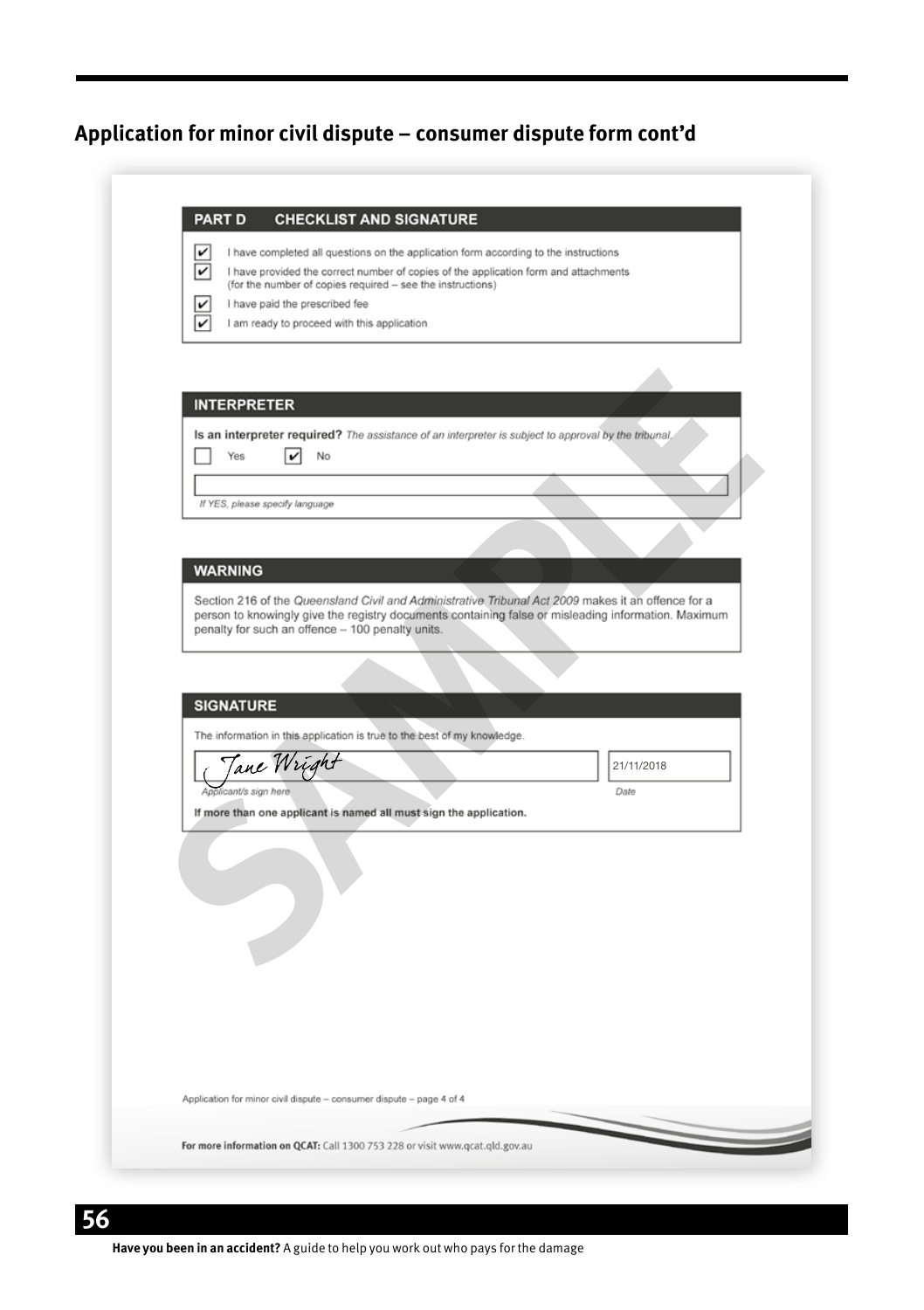#### **Attachment**

- The accident happened at 9.30am on Saturday 1 October 2018, at the intersection of Black Street and White Street, Redwood, Toowoomba.
- I, Jane Wright, was driving a red 2014 Mazda 3, registration number ABC246. I am the owner of the car.
- The other car was a green Ford Falcon sedan, registration number XYZ890.
- I was travelling along White Street towards the intersection with Black Street at Redwood.
- The traffic lights facing me were green and I proceeded across the intersection. I was just at the half way point when a Ford Falcon coming from Black Street hit my car on the left hand side.
- My car had damage to the front bumper and lights.
- I believe that George Getz was speeding and disobeyed a red light traffic signal.
- I also believe that George Getz did not keep a proper lookout otherwise he would have been able to avoid the accident.
- I was quoted \$2500 by Tom's smash repairs. I am claiming \$2500 plus towing costs of \$200.

**Solution** The context of the case of the case of the case of the case of the case of the case of the case of the case of the intersection with Black Street at Redwood.<br>
• The traffic lights facing me were green and I proc *(OR The cost of repairs to my car would exceed the value of the car. My car was valued at \$2700, less salvage value of \$200 by Smart Insurance and Loss adjusters. I also had towing costs of \$200.)*

Jane Wright<br>Jane Wright



**Legal Aid Queensland**

**57**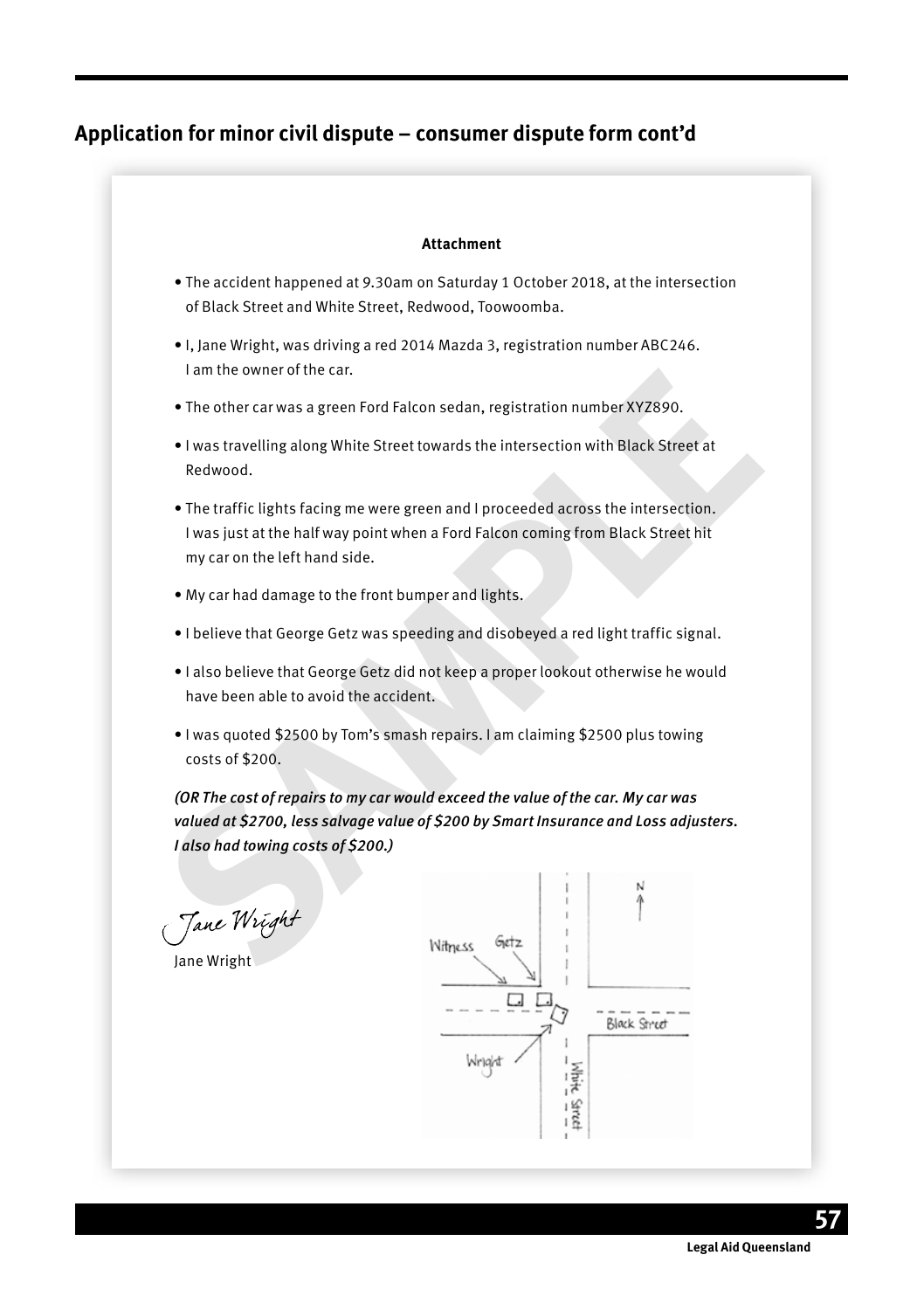| Queensland Civil and Administrative Tribunal                                                                                                                                                                                                                                                                                                                                                                                                                                 |
|------------------------------------------------------------------------------------------------------------------------------------------------------------------------------------------------------------------------------------------------------------------------------------------------------------------------------------------------------------------------------------------------------------------------------------------------------------------------------|
|                                                                                                                                                                                                                                                                                                                                                                                                                                                                              |
|                                                                                                                                                                                                                                                                                                                                                                                                                                                                              |
| Instructions for completing                                                                                                                                                                                                                                                                                                                                                                                                                                                  |
| Application for minor civil dispute -                                                                                                                                                                                                                                                                                                                                                                                                                                        |
| consumer dispute                                                                                                                                                                                                                                                                                                                                                                                                                                                             |
|                                                                                                                                                                                                                                                                                                                                                                                                                                                                              |
| Use this form if your claim is not more than \$25,000 and is                                                                                                                                                                                                                                                                                                                                                                                                                 |
| • Between a consumer and a trader about goods or services;                                                                                                                                                                                                                                                                                                                                                                                                                   |
| • Between traders about goods or services<br>• A dispute about property damage caused by a motor vehicle incident; or                                                                                                                                                                                                                                                                                                                                                        |
| • A dispute about the repair of a defect in a motor vehicle.                                                                                                                                                                                                                                                                                                                                                                                                                 |
| A "consumer dispute" is between a consumer and a trader, or between traders.                                                                                                                                                                                                                                                                                                                                                                                                 |
| Consumer and trader disputes involve disputes against trader arising out of a contract for the supply<br>of goods or services, valued up to and including \$25,000.                                                                                                                                                                                                                                                                                                          |
| For example:                                                                                                                                                                                                                                                                                                                                                                                                                                                                 |
| · Goods include food, clothes, appliances and furniture;<br>· Services include repairing a defect in a motor vehicle, car maintenance, meals served in<br>restaurants and a haircut by a hairdresser.                                                                                                                                                                                                                                                                        |
| However, your dispute may be a debt dispute not a consumer and trader dispute, if it is about a fixed<br>or agreed sum of money valued up to and including \$25,000 e.g. a debt resulting from overhanging<br>branches an IOU or money lent and not repaid. If your dispute is for an agreed sum of money<br>you may need to complete the Form 3 - application for minor civil dispute - minor debt. For more<br>information visit www.qcat.qld.gov.au or call 1300 753 228. |
| Who is a trader?                                                                                                                                                                                                                                                                                                                                                                                                                                                             |
| Please refer to the definition of "trader" in the Queensland Civil and Administrative Tribunal Act 2009.                                                                                                                                                                                                                                                                                                                                                                     |
| A trader is a person who in trade or commerce has a business that supplies goods or provides<br>services. However, a trader is not a person who supplies goods or provides services if that work is<br>not ordinarily regarded as being within trade or commerce. Examples of persons who are not within<br>the definition of traders are lawyers, dentists, valuers, podiatrists or professional town planning<br>consultants.                                              |
| HOW TO COMPLETE FORM 1 - APPLICATION FOR MINOR CIVIL DISPUTE -                                                                                                                                                                                                                                                                                                                                                                                                               |
| <b>CONSUMER DISPUTE</b>                                                                                                                                                                                                                                                                                                                                                                                                                                                      |
| Copies of the application and providing copies to other parties                                                                                                                                                                                                                                                                                                                                                                                                              |
| When lodging your original application and any attachments, you must also provide two copies of all<br>of the documentation being lodged and a stamped, self-addressed envelope. If there is more than<br>one respondent, you must include an extra copy of the application form and attachments for each<br>additional respondent.                                                                                                                                          |
| The tribunal will return sealed copies to you, at the address you provide.                                                                                                                                                                                                                                                                                                                                                                                                   |
| Generally, you must then give a copy of the application to all parties to the proceeding as soon as<br>practicable, and no later than seven (7) days after the application is filed.                                                                                                                                                                                                                                                                                         |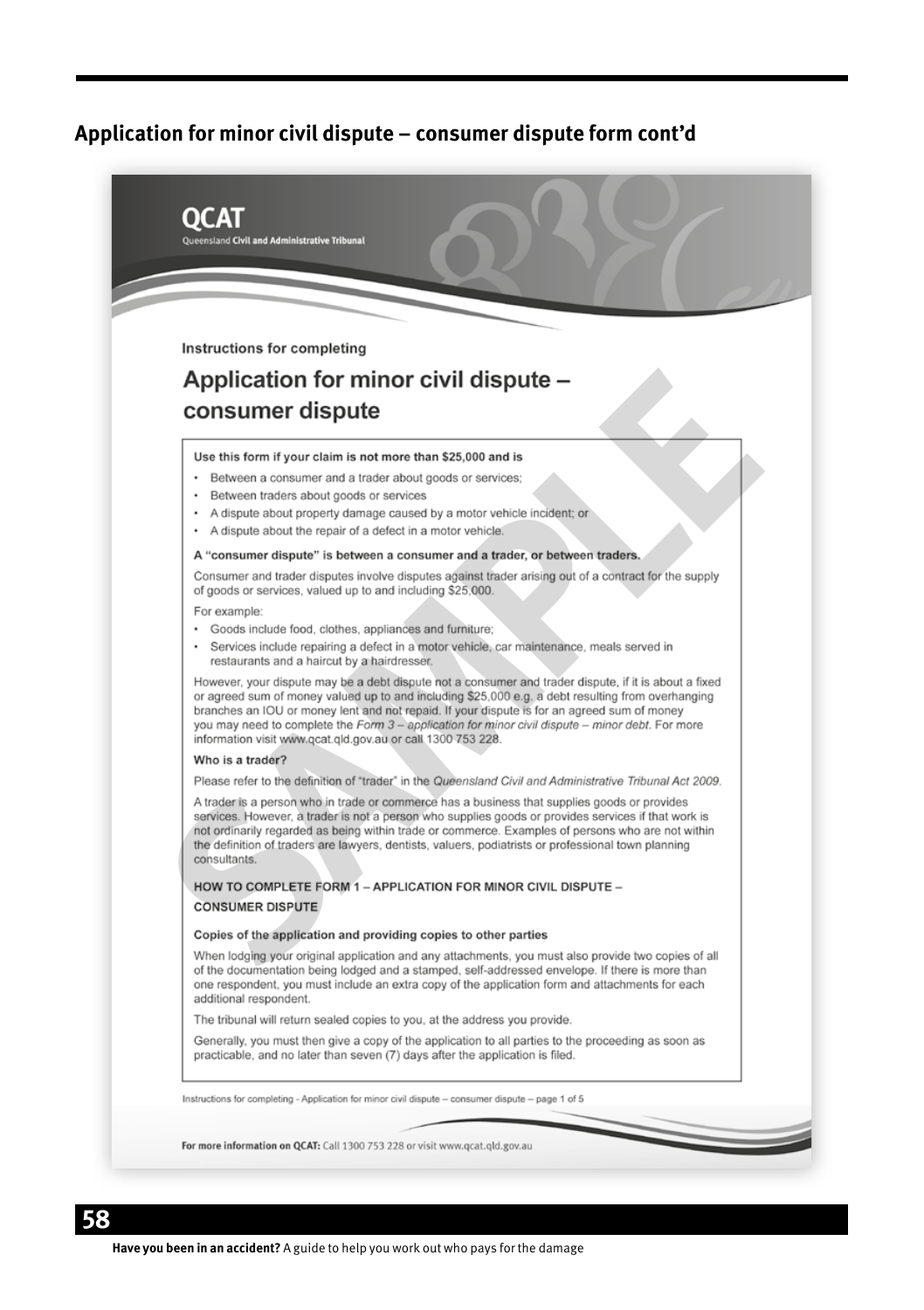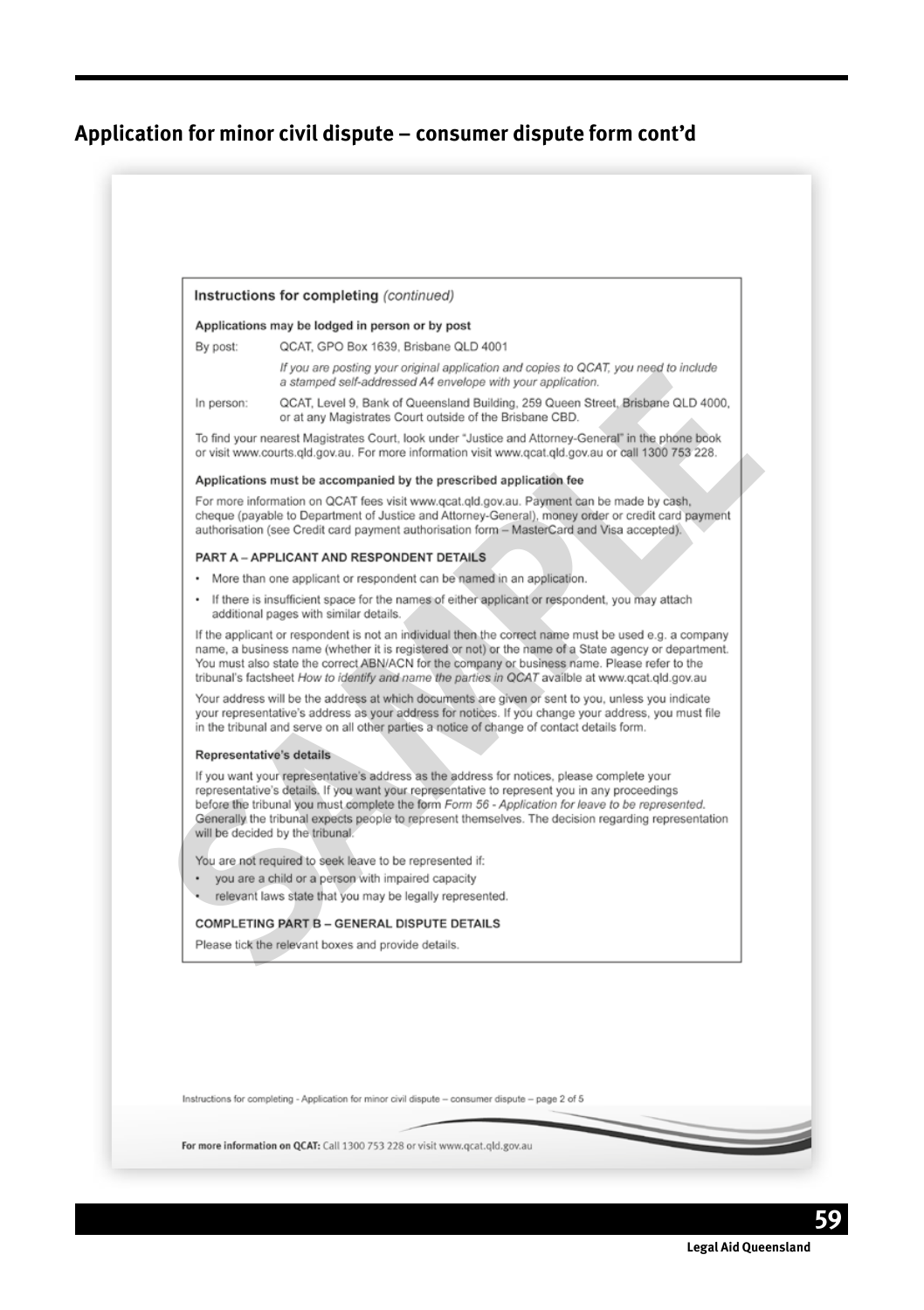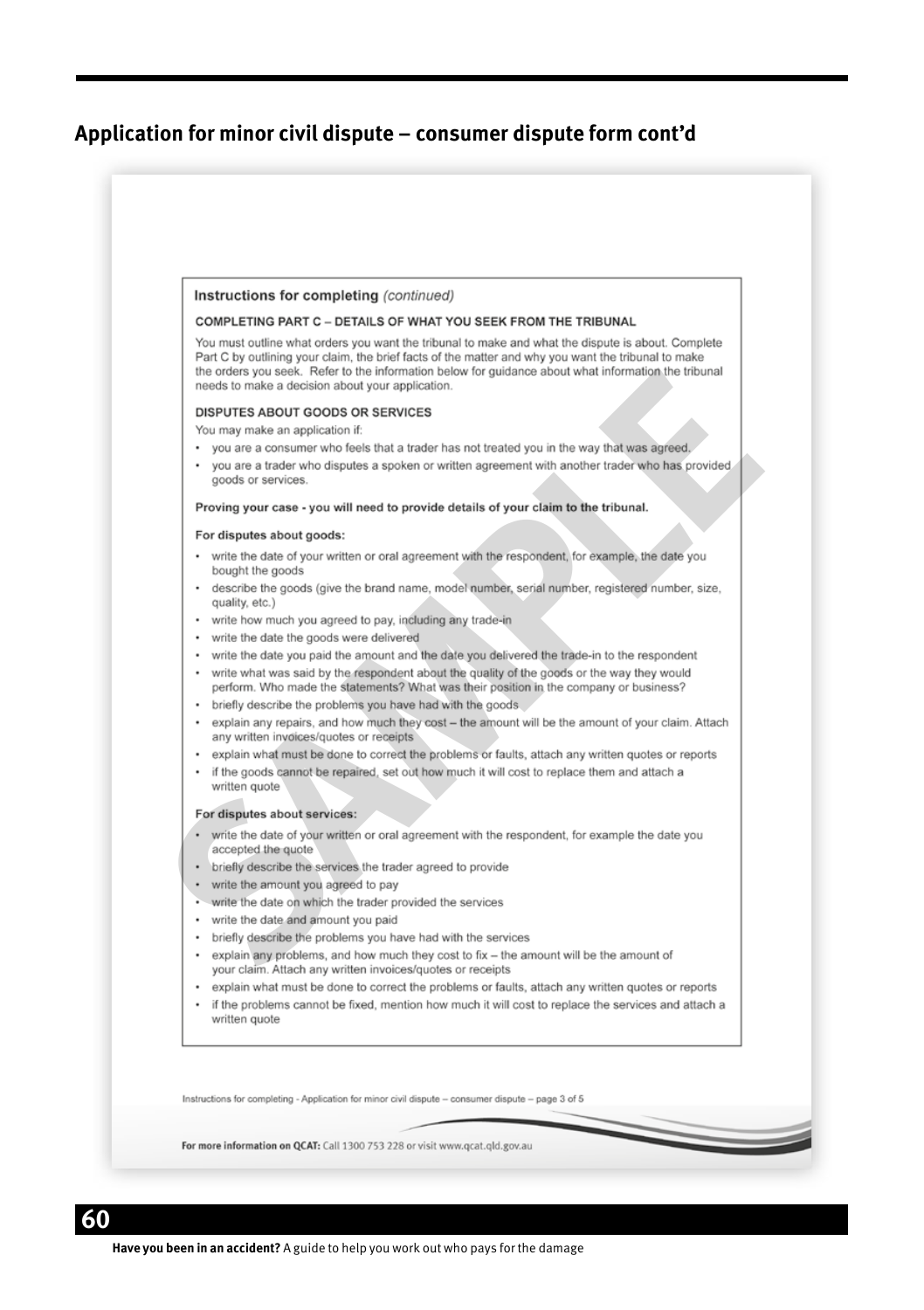